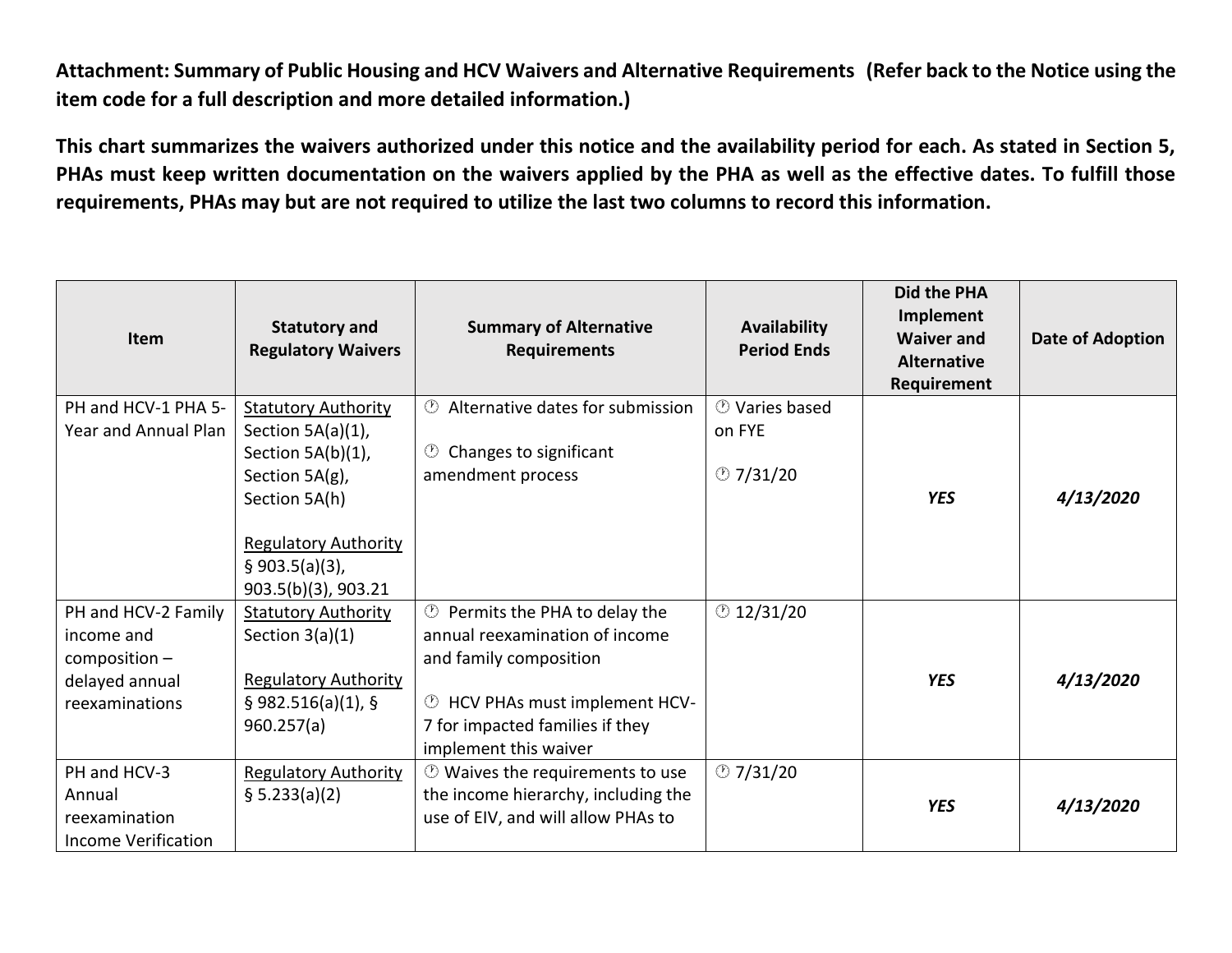|                                              | Sub-regulatory<br><b>Guidance PIH Notice</b><br>2018-18                                                                                                                                                | consider self-certification as the<br>highest form of income verification<br><b>D</b> PHAs that implement this waiver<br>will be responsible for addressing<br>material income discrepancies that<br>may arise later |                 |            |           |
|----------------------------------------------|--------------------------------------------------------------------------------------------------------------------------------------------------------------------------------------------------------|----------------------------------------------------------------------------------------------------------------------------------------------------------------------------------------------------------------------|-----------------|------------|-----------|
| PH and HCV-4<br>Interim<br>reexaminations    | <b>Statutory Authority</b><br>Section $3(a)(1)$<br><b>Regulatory Authority</b><br>§ 5.233(a)(2),<br>$982.516(c)(2)$ ,<br>960.257(b) and (d)<br>Sub-regulatory<br><b>Guidance PIH Notice</b><br>2018-18 | <b><sup>1</sup></b> Waives the requirement to use<br>the income verification<br>requirements, including the use of<br>EIV, for interim reexaminations                                                                | $\circ$ 7/31/20 | <b>YES</b> | 4/13/2020 |
| PH and HCV-5 EIV<br><b>System Monitoring</b> | <b>Regulatory Authority</b><br>§ 5.233<br>Sub-regulatory<br><b>Guidance PIH Notice</b><br>2018-18                                                                                                      | <b><sup>1</sup></b> Waives the mandatory EIV<br>monitoring requirements.                                                                                                                                             | $\circ$ 7/31/20 | <b>YES</b> | 4/13/2020 |
| PH and HCV-7<br><b>Waiting List</b>          | <b>Regulatory Authority</b><br>\$982.206(a)(2)<br><b>PIH Notice 2012-34</b>                                                                                                                            | <b><sup>1</sup></b> Waives public notice<br>requirements for opening and<br>closing waiting list<br><sup>1</sup> Requires alternative process                                                                        | $\circ$ 7/31/20 | <b>YES</b> | 4/13/2020 |
| HQS-1 Initial<br>inspection                  | <b>Statutory Authority</b><br>Section 8(o)(8)(A)(i),<br>Section $8(0)(8)(C)$                                                                                                                           | $\circled{1}$ Changes initial inspection<br>requirements, allowing for owner<br>certification that there are no life-<br>threatening deficiencies                                                                    | $\circ$ 7/31/20 | <b>YES</b> | 4/13/2020 |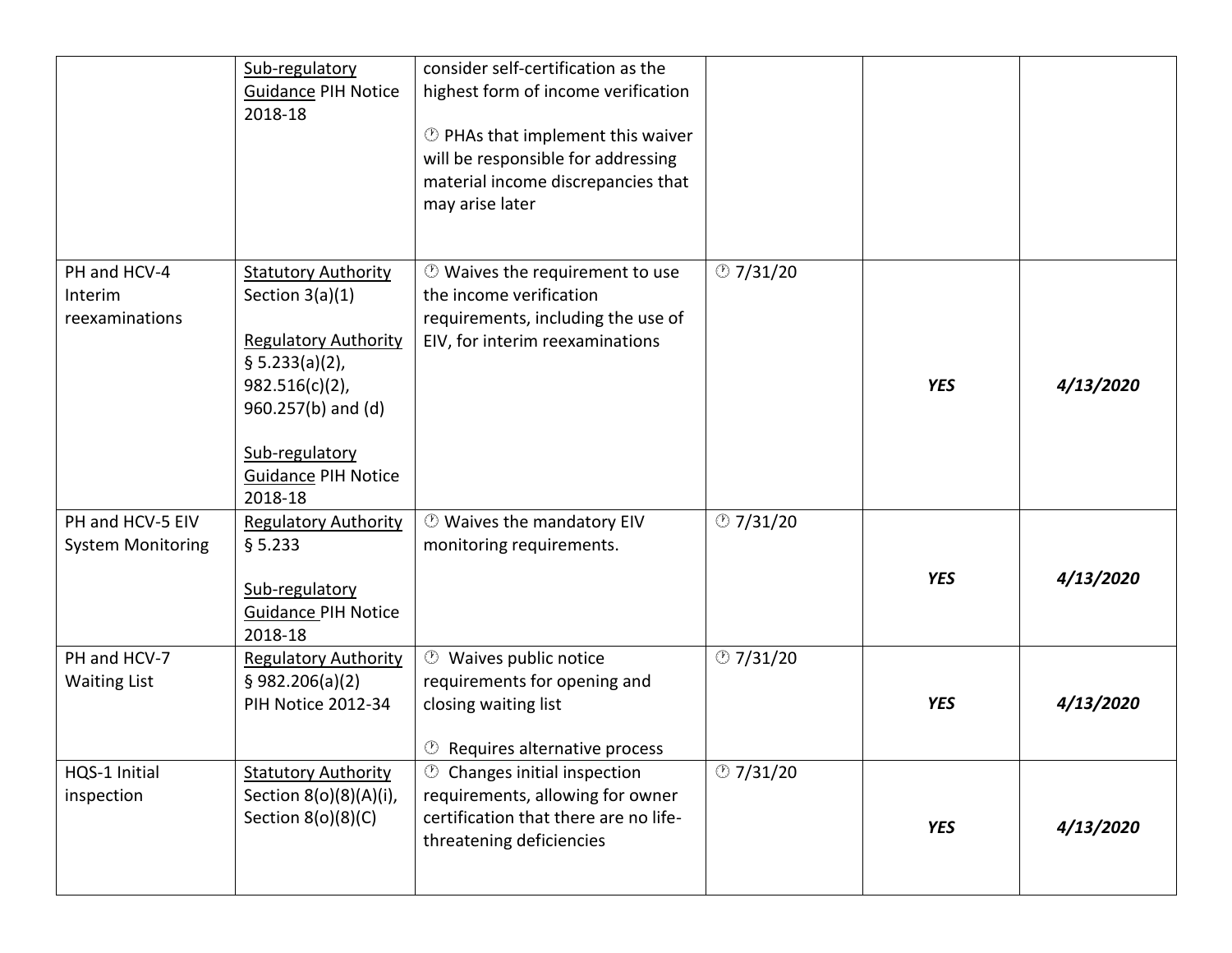|                       | <b>Regulatory Authority</b> | <b><sup>1</sup></b> Where self-certification was     | $\circ$ 10/31/20 |            |           |
|-----------------------|-----------------------------|------------------------------------------------------|------------------|------------|-----------|
|                       | $§$ 982.305(a),             | used, PHA must inspect the unit no                   |                  |            |           |
|                       | 982.305(b), 982.405         | later than October 31, 2020.                         |                  |            |           |
| HQS-3 Non-Life        | <b>Statutory Authority</b>  | <b>D</b> Allows for extension of up to 30            | @7/31/20         |            |           |
| Threatening HQS -     | Section 8(o)(8)(A)(ii)      | days for owner repairs of non-life                   |                  |            |           |
| Initial Unit Approval |                             | threatening conditions                               |                  |            |           |
|                       | <b>Regulatory Authority</b> |                                                      |                  | <b>YES</b> | 4/13/2020 |
|                       | <b>HOTMA HCV Federal</b>    |                                                      |                  |            |           |
|                       | <b>Register Notice</b>      |                                                      |                  |            |           |
|                       | January 18, 2017            |                                                      |                  |            |           |
| HQS-4 Initial HQS -   | <b>Statutory Authority</b>  | <b><sup>1</sup></b> Under Initial HQS Alternative    | @7/31/20         |            |           |
| Alternative           | Section 8(o)(8)(A)(iii)     | Inspection Option - allows for                       |                  |            |           |
| Inspections           |                             | commencement of assistance                           |                  |            |           |
|                       | <b>Regulatory Authority</b> | payments based on owner                              |                  |            |           |
|                       | <b>HOTMA HCV Federal</b>    | certification there are no life-                     |                  |            |           |
|                       | <b>Register Notice</b>      | threatening deficiencies                             |                  | <b>YES</b> | 4/13/2020 |
|                       | January 18, 2017            |                                                      |                  |            |           |
|                       |                             | <b><sup>1</sup></b> Where self-certification was     |                  |            |           |
|                       |                             | used, PHA must inspect the unit no                   | $\circ$ 10/31/20 |            |           |
|                       |                             | later than October 31, 2020.                         |                  |            |           |
| HQS-5 Biennial        | <b>Statutory Authority</b>  | $\circled{1}$ Allows for delay in biennial           | $\circ$ 10/31/20 |            |           |
| Inspections           | Section 8(o)(D)             | inspections                                          |                  |            |           |
|                       |                             |                                                      |                  |            |           |
|                       | <b>Regulatory Authority</b> | <b><sup>1</sup></b> All delayed biennial inspections |                  | <b>YES</b> | 4/13/2020 |
|                       | §§ 982.405(a),              | must be completed as soon as                         |                  |            |           |
|                       | 983.103(d)                  | reasonably possible but by no later                  |                  |            |           |
|                       |                             | than October 31, 2020.                               |                  |            |           |
| HQS-6 Interim         | <b>Statutory Authority</b>  | $\circled{0}$ Waives the requirement for the         | @7/31/20         |            |           |
| Inspections           | Section $8(o)(8)(F)$        | PHA to conduct interim inspection                    |                  |            |           |
|                       |                             | and requires alternative method                      |                  | <b>YES</b> | 4/13/2020 |
|                       | <b>Regulatory Authority</b> |                                                      |                  |            |           |
|                       | $§$ § 982.405(g), §         | <b>1</b> Allows for repairs to be verified           |                  |            |           |
|                       | 983.103(e)                  | by alternative methods                               |                  |            |           |
| HQS-9 HQS QC          | <b>Regulatory Authority</b> | $\circledcirc$ Provides for a suspension of the      | $\circ$ 10/31/20 |            |           |
| Inspections           | $§$ 982.405(b)              | requirement for QC sampling                          |                  | <b>YES</b> | 4/13/2020 |
|                       |                             | inspections                                          |                  |            |           |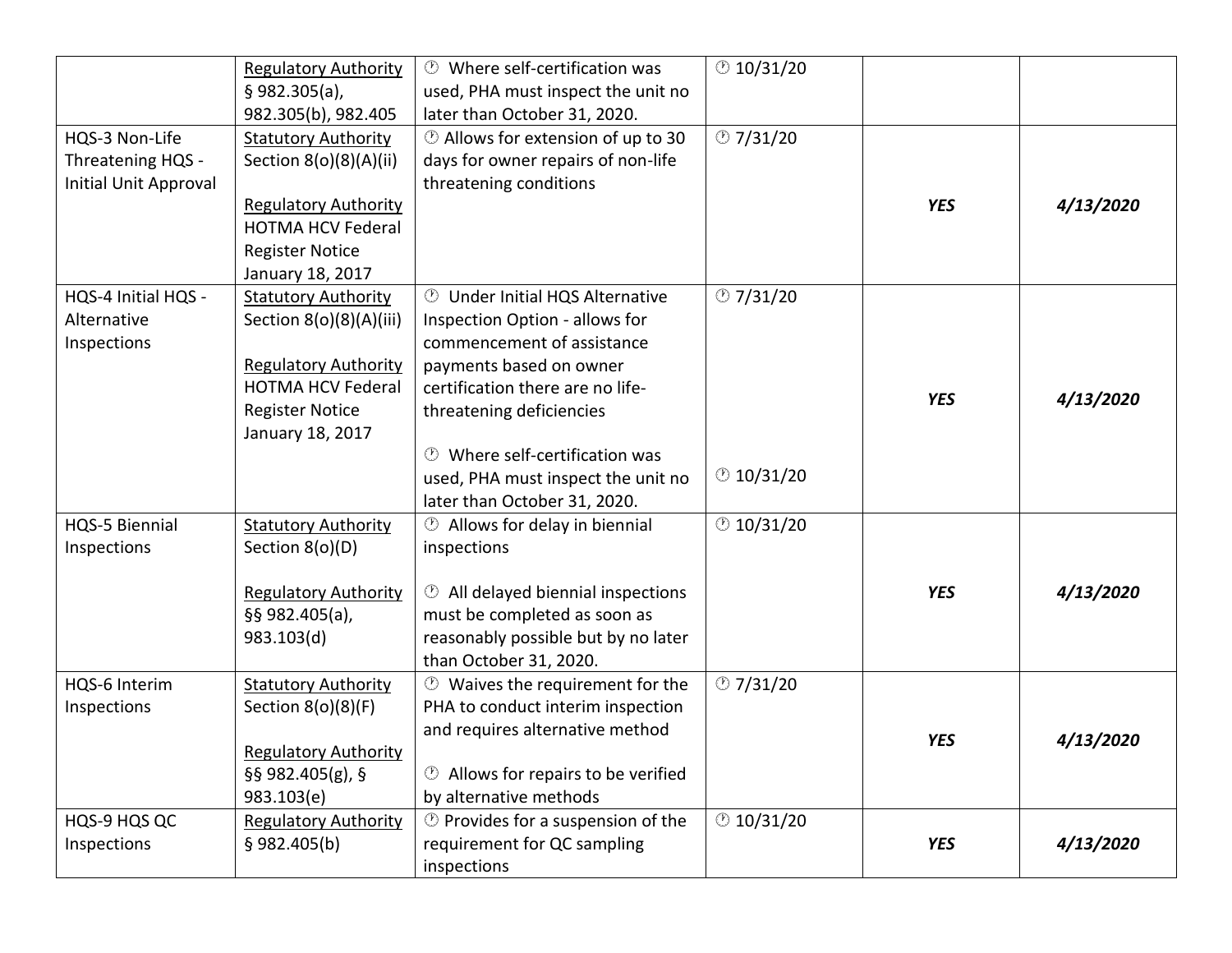| HQS--10<br>HQS Space and<br>Security                                | <b>Regulatory Authority</b><br>$§$ 982.401(d)                  | $\circled{0}$ Waives the requirement that<br>each dwelling unit have at least 1<br>bedroom or living/sleeping room<br>for each 2 persons.                                                                 | Remains in effect<br>one year from<br>lease term or date<br>of notice,<br>whichever is<br>longer | <b>YES</b> | 4/13/2020 |
|---------------------------------------------------------------------|----------------------------------------------------------------|-----------------------------------------------------------------------------------------------------------------------------------------------------------------------------------------------------------|--------------------------------------------------------------------------------------------------|------------|-----------|
| $HCV-1$<br>Administrative Plan                                      | <b>Regulatory Authority</b><br>§ 982.54(a)                     | <sup>1</sup> Waives the requirement to<br>adopt revisions to the admin plan                                                                                                                               | $\circ$ 7/31/20                                                                                  | <b>YES</b> | 4/13/2020 |
| HCV-2 PHA Oral<br><b>Briefing</b>                                   | <b>Regulatory Authority</b><br>§ 982.301(a)(3)<br>§ 983.252(a) | <b><sup>1</sup></b> Waives the requirement for an<br>oral briefing<br><b><sup>1</sup></b> Provides for alternative methods<br>to conduct required voucher<br>briefing                                     | @7/31/20                                                                                         | <b>YES</b> | 4/13/2020 |
| HCV-3<br>Term of Voucher -<br><b>Extensions of Term</b>             | <b>Regulatory Authority</b><br>$§$ 982.303(b)(1)               | <b>D</b> Allows PHAs to provide voucher<br>extensions regardless of current<br>PHA policy                                                                                                                 | $\circ$ 7/31/20                                                                                  | <b>YES</b> | 4/13/2020 |
| HCV-4<br>PHA Approval of<br><b>Assisted Tenancy</b>                 | <b>Regulatory Authority</b><br>\$982.305(c)                    | <sup>1</sup> Provides for HAP payments for<br>contracts not executed within 60<br>days<br><sup>1</sup> PHA must not pay HAP to owner<br>until HAP contract is executed                                    | @7/31/20                                                                                         | <b>YES</b> | 4/13/2020 |
| HCV-5 Absence from<br>unit                                          | <b>Regulatory Authority</b><br>§982.312                        | <b>D</b> Allows for PHA discretion on<br>absences from units longer than<br>180 days<br><b>D</b> PHAs must not make HAP<br>payments beyond 12/31/20 for<br>units vacant more than 180<br>consecutive days | @12/31/20                                                                                        | <b>YES</b> | 4/13/2020 |
| <b>HCV-6 Automatic</b><br>Termination of the<br><b>HAP Contract</b> | <b>Regulatory Authority</b><br>§982.455                        | <b>1</b> Allows PHA to extend the period<br>of time after the last HAP payment                                                                                                                            | @12/31/20                                                                                        | <b>YES</b> | 4/13/2020 |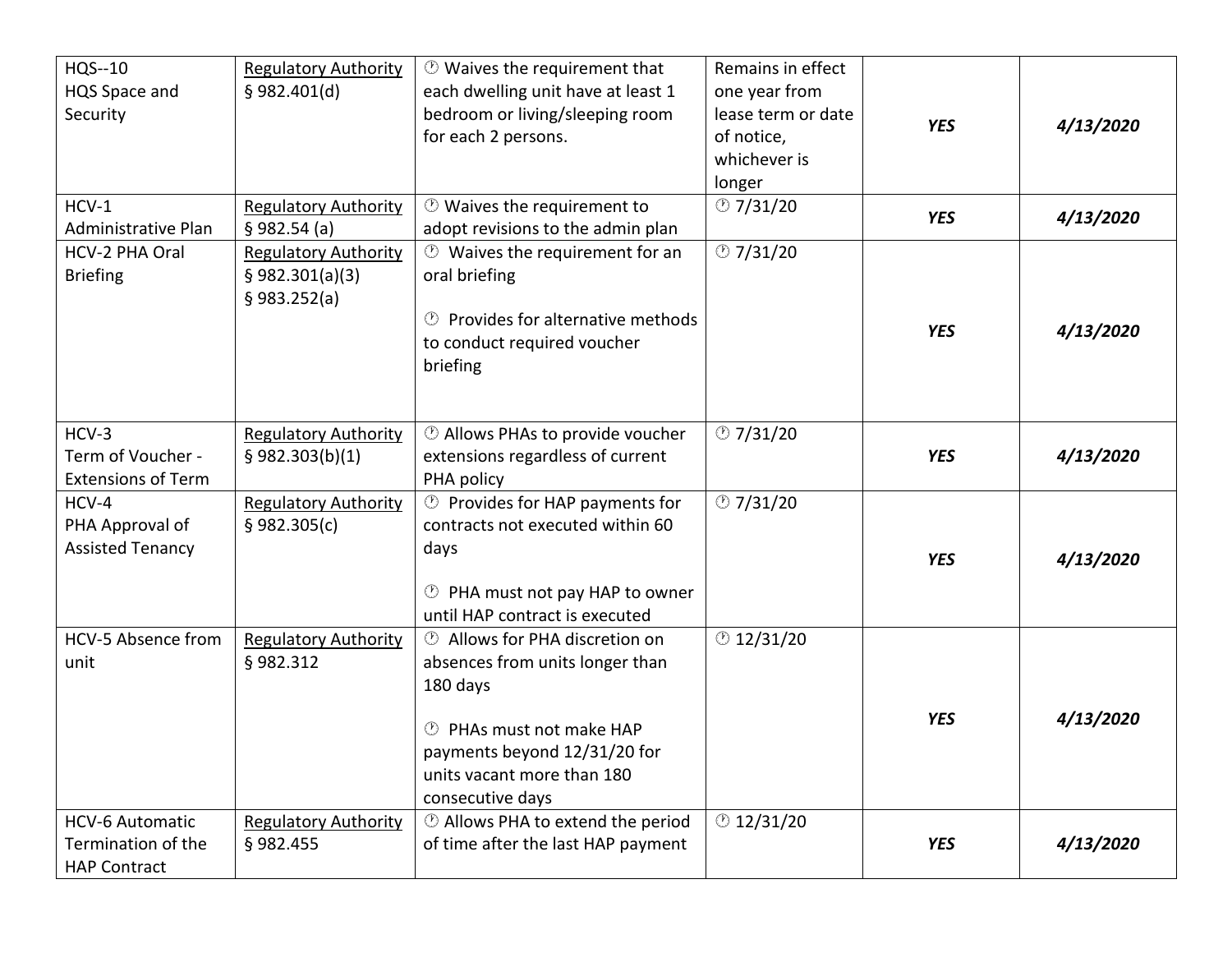|                      |                             | is made before the HAP contract                          |                     |            |           |
|----------------------|-----------------------------|----------------------------------------------------------|---------------------|------------|-----------|
|                      |                             | terminates automatically.                                |                     |            |           |
| HCV-7 Increase in    | <b>Regulatory Authority</b> | <b>D</b> Provides PHAs with the option to                | @12/31/20           |            |           |
| Payment Standard     | \$982.505(c)(4)             | increase the payment standard for                        |                     |            |           |
|                      |                             | the family at any time after the                         |                     |            |           |
|                      |                             | effective date of the increase,                          |                     |            |           |
|                      |                             | rather than waiting for the next                         |                     |            |           |
|                      |                             | regular reexamination to do so.                          |                     |            |           |
| <b>HCV-8 Utility</b> | <b>Regulatory Authority</b> | <sup>1</sup> Provides for delay in updating              | @12/31/20           |            |           |
| Allowance Schedule   | §982.517                    | utility allowance schedule                               |                     | <b>YES</b> | 4/13/2020 |
| 11a PHAS             | <b>Regulatory Authority</b> | <b><sup>①</sup></b> Allows for alternatives related to   | HUD will resume     |            |           |
|                      | 24 CFR Part 902             | inspections                                              | issuing new PHAS    |            |           |
|                      |                             |                                                          | scores starting     |            |           |
|                      |                             | <sup>1</sup> PHA to retain prior year PHAS               | with PHAs with      | N/A        | N/A       |
|                      |                             | score unless requests otherwise                          | FYE dates of        |            |           |
|                      |                             |                                                          | 3/31/21             |            |           |
| 11b SEMAP            | <b>Regulatory Authority</b> | <sup>1</sup> PHA to retain prior year SEMAP              | HUD will resume     |            |           |
|                      | 24 CFR Part 985             | score unless requests otherwise                          | issuing new         |            |           |
|                      |                             |                                                          | <b>SEMAP scores</b> |            |           |
|                      |                             |                                                          | starting with PHAs  | N/A        | N/A       |
|                      |                             |                                                          | with FYE dates of   |            |           |
|                      |                             |                                                          | 3/31/21             |            |           |
| 11c Financial        | <b>Regulatory Authority</b> | <b><sup>1</sup></b> Allows for extensions of financial   | Varies by PHA FYE   |            |           |
| reporting            | $§$ § 5.801(c),             | reporting deadlines                                      |                     | <b>YES</b> | 4/13/2020 |
|                      | 5.801(d)(1)                 |                                                          |                     |            |           |
| 12a                  | <b>Regulatory Authority</b> | <b><sup>1</sup></b> Waives the requirement to            | @12/31/20           |            |           |
| Form HUD 50058       | 24 CFR Part 908, §          | submit 50058 within 60 days                              |                     |            |           |
|                      | 982.158                     |                                                          |                     |            |           |
|                      |                             | <b><sup>1</sup></b> Alternative requirement to           |                     | <b>YES</b> | 4/13/2020 |
|                      | Sub-regulatory              | submit within 90 days of the                             |                     |            |           |
|                      | <b>Guidance PIH Notice</b>  | effective date of action                                 |                     |            |           |
|                      | 2011-65                     |                                                          |                     |            |           |
| 12c                  | <b>Statutory Authority</b>  | <b><i><sup>1</sup></i></b> Provides a one-year extension | One-year            |            |           |
| Deadline for         | Section 9(j)                |                                                          | extension,          |            |           |
| reporting Operating  | <b>Regulatory Authority</b> |                                                          | however no          |            |           |
|                      | \$905.306(d)(5)             |                                                          | programmatic        |            |           |